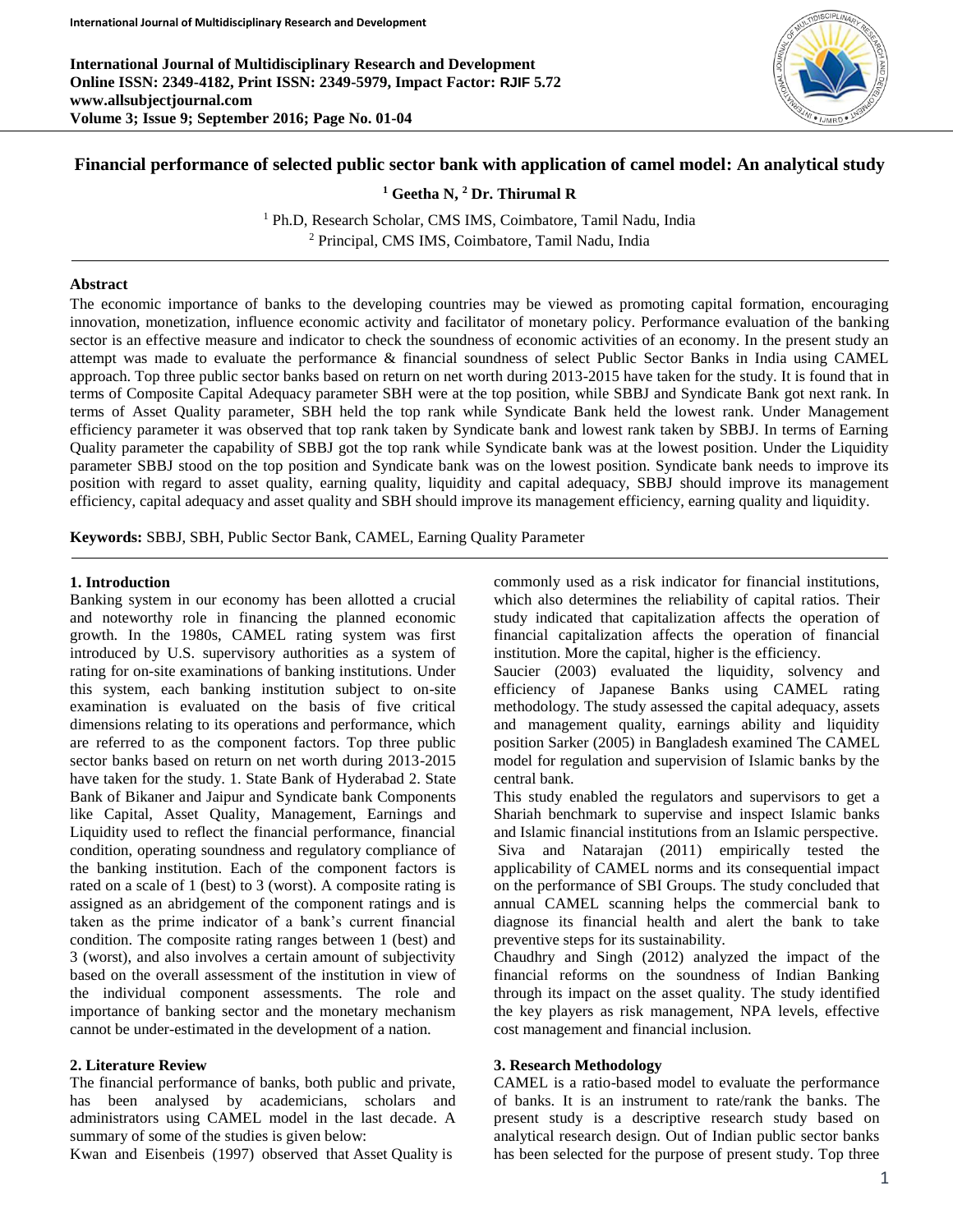public sector banks based on return on net worth during 2013-2015 have taken for the study. The data of the sample banks for a period of 2013-2015 have been collected from the published annual reports of the banks. Six financial ratios have been used to assess the performance of banks. Three year average has been calculated with the help of simple arithmetic mean.

## **3.1 Objective of the Study**

The objectives of our study are:

- 1. To analyze the financial position and performance of the public sector banks using CAMEL model.
- 2. To offer suitable recommendations for improvement of performance and financial position of Public sector Banks authority.

## **3.2 Hypothesis of the Study**

There is no significant difference in performance of SBH, SBBJ and Syndicate bank as assessed by CAMEL model.

#### **4. Analysis and Discussion 4.1 Capital Adequacy**

Capital adequacy has come forth as one of the prominent indicators of the financial health of a banking system. It is very useful for a bank to conserve & protect stakeholders' confidence and preventing the bank from being bankrupt. It reflects whether the bank has enough capital to bear unexpected losses arising in the future. Present study advance to total asset ratio and debt equity ratio is used as the indicator of capital adequacy.

#### **4.1.1 Advance to Total Assets**

This is a ratio indicates the relationship between the total advances and total assets. This ratio indicates a bank's aggressiveness in lending which ultimately produces better profitability. Higher ratio is preferred to a lower one. This ratio shows the proportion of advances in the bank with total assets. It is calculated by dividing the total advances by total assets.

| S. No | <b>Name of the Bank</b>          | 2013  | 2014  | 2015  | Average | Rank |
|-------|----------------------------------|-------|-------|-------|---------|------|
|       | State Bank of Hyderabad          | 66.03 | 67.61 | 67.99 | 67.21   |      |
|       | State Bank of Bikaner and Jaipur | 66.78 | 70.48 | 67.85 | 68.37   |      |
|       | Syndicate Bank                   | 68.60 | 69.05 | 66.87 | 68.17   |      |

**Table 1:** Advance to Total Assets

*Source:* Secondary data

It is found that SBBJ ranked on the top position with highest of 68.37 followed by Syndicate Bank (68.17) and SBH  $(67.21)$ .

#### **4.1.2 Debt-Equity Ratio**

This ratio represents the degree of leverage of a bank. It

shows how much proportion of the bank business is financed through equity and how much through debt. It is calculated by dividing total borrowings with shareholders' net worth. Higher ratio is an indication of less protection for the depositors and creditors and vice-versa.

| Table 2: Debt-Equity Ratio |  |  |  |
|----------------------------|--|--|--|
|----------------------------|--|--|--|

| S. No | Name of the Bank                 | 2013 | 2014 | 2015 | Average | Rank |
|-------|----------------------------------|------|------|------|---------|------|
|       | State Bank of Hyderabad          | 13.4 | 3.4  |      | 13.17   |      |
|       | State Bank of Bikaner and Jaipur | 14.2 |      | 13.5 | 13.63   |      |
|       | Syndicate Bank                   | 15.8 |      | 19.3 | 17.4    |      |

*Source:* secondary data

In above table, SBH is on the top position with least average of 13.17 followed by SBBJ (13.63) and Syndicate bank  $(17.4).$ 

## **4.1.3 Composite Capital Adequacy**

On the basis of group averages of two ratios of capital adequacy is expressed in table 3 i.e composite capital adequacy on Advances to Assets and Debt-Equity ratios.

**Table 3:** Composite capital adequacy on Advances to Assets and Debt-Equity ratios

| S. No | Name of the Bank                 | <b>Advances to Total Assets</b> |      |               | <b>Debt Equity Ratio</b> | <b>Group Rank</b> |      |
|-------|----------------------------------|---------------------------------|------|---------------|--------------------------|-------------------|------|
|       |                                  | $\frac{0}{0}$                   | Rank | $\frac{0}{0}$ | Rank                     | Average           | Rank |
|       | State Bank of Hyderabad          | 67.21                           |      | 13.17         |                          |                   |      |
|       | State Bank of Bikaner and Jaipur | 68.37                           |      | 13.63         |                          |                   |      |
|       | Syndicate Bank                   | 68.17                           |      | 17.4          |                          | ◠                 |      |

*Source:* secondary data

## **4.2 Assets Quality**

The quality of assets is an important parameter to examine the degree of financial strength. The foremost objective to measure the assets quality is to ascertain the return on advances.

#### **4.2.1 Return on advances**

The ratio represents the proportion of return on advances. Higher ratio shows higher asset quality.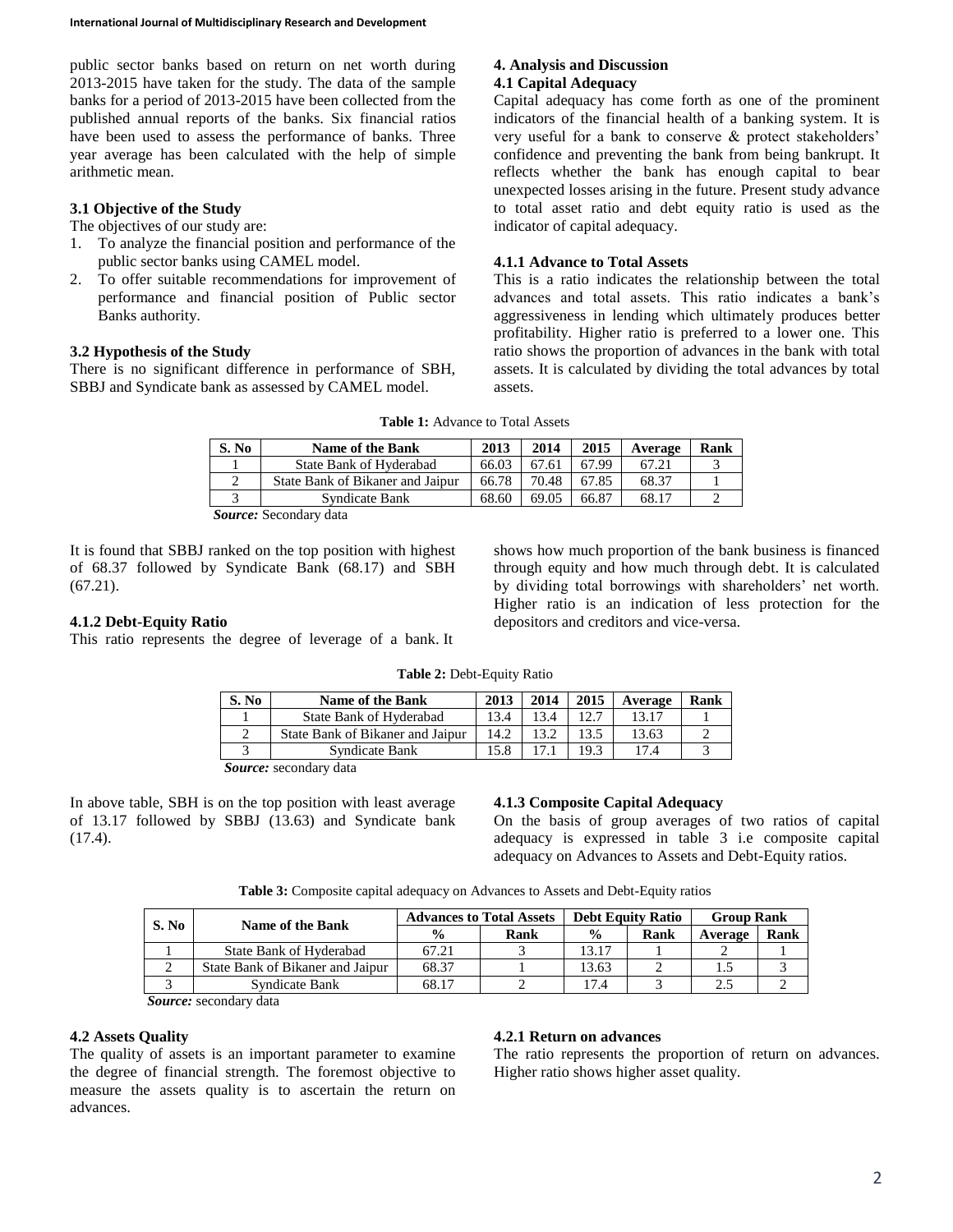| S.No | <b>Name of the Bank</b>          | 2013 | 2014 | 2015 | Average | Rank |
|------|----------------------------------|------|------|------|---------|------|
|      | State Bank of Hyderabad          | .39  |      | .25  | .24     |      |
|      | State Bank of Bikaner and Jaipur | .27  | 14   |      | .18     |      |
|      | Syndicate Bank                   | .36  | 0.98 |      | .03     |      |
|      |                                  |      |      |      |         |      |

**Table 4:** Return on advances

*Source:* secondary data

In above table, SBH is on the top position with highest average of 1.24 followed by SBBJ (1.18) and Syndicate bank  $(1.03)$ .

## **4.3 Management Efficiency**

Management efficiency is another essential component of the CAMEL model that guarantee the growth and survival of a bank. Management efficiency means adherence with set norms, ability to plan and respond to changing environment, leadership and administrative capability of the bank.

## **4.3.1 Return on Net worth**

The ratio represents the proportion of return on total resources. Higher ratio shows higher profitability.

| S. No | <b>Name of the Bank</b>          | 2013  | 2014  | 2015   | Average | Rank |
|-------|----------------------------------|-------|-------|--------|---------|------|
|       | State Bank of Hyderabad          | 17.7  | 12.74 | 14.66  | 15.03   |      |
|       | State Bank of Bikaner and Jaipur | 16.36 | 14.46 | 13.67  | 14.83   |      |
|       | Syndicate Bank                   | 22.78 | 16.73 | 13.22. | 17.58   |      |
|       | <b>Source:</b> secondary data    |       |       |        |         |      |

**Table 5:** Return on Net worth

In above table, Syndicate bank is on the top position with highest average of 17.58 followed by SBH (15.03) and SBBJ

## **4.4 Earning Quality**

(14.83).

The quality of earnings is a very important criterion which represents the quality of a bank's profitability and its capability to maintain quality and earn consistently. It primarily determines the profitability of bank and explains its sustainability and growth of future earnings.

### **4.4.1 Operating Profit to Total Assets**

This ratio reflects how much a bank can earn profit from its operations for every rupee invested in its total asset. In this ratio operating profit are expressed as percentage of total assets.

**Table 6:** Operating Profit to Total Assets

| S. No | <b>Name of the Bank</b>          | 2013    | 2014    | 2015    | Average | Rank |
|-------|----------------------------------|---------|---------|---------|---------|------|
|       | State Bank of Hyderabad          | - 69    | $-1.28$ | $-3.30$ | $-1.76$ |      |
|       | State Bank of Bikaner and Jaipur | $-1.68$ |         |         | $-1.24$ |      |
|       | Syndicate Bank                   | $-2.42$ | $-2.20$ |         | $-2.26$ |      |

*Source:* secondary data

In above table SBBJ is on the top position with highest average followed by SBH and Syndicate Bank.

## **4.5 Liquidity**

Risk of liquidity can have an effect on the image of bank. Liquidity is a crucial aspect which reflects bank's ability to meet its financial obligations. An adequate liquidity position means a situation, where organization can obtain sufficient

liquid funds, either by increasing liabilities or by converting its assets quickly into cash. Cash deposit ratio has consider to calculate the liquidity of the firm.

#### **4.5.1 Cash Deposit Ratio**

The ratio shows the proportion of cash in hand and the total deposit. Higher cash in and show the higher liquidity.

**Table 7:** Cash Deposit Ratio

| S. No | <b>Name of the Bank</b>          | 2013 | 2014 | 2015 | Average | Rank |
|-------|----------------------------------|------|------|------|---------|------|
|       | State Bank of Hyderabad          |      | 5.59 | 4.98 | 5.43    |      |
|       | State Bank of Bikaner and Jaipur | 7.85 | 8.84 | 9.19 | 8.63    |      |
|       | Syndicate Bank                   | 4.92 | 5.23 | 5.28 | 5.14    |      |

*Source:* secondary data

In above table, SBBJ is on the top position with highest average of 8.63 followed by SBH (5.43) and Syndicate bank  $(5.14)$ .

## **4.6 Major findings of the study**

- SBBJ ranked on the top position with highest of 68.37 followed by Syndicate Bank (68.17) and SBH (67.21).
- SBH is on the top position with least average of 13.17 followed by SBBJ (13.63) and Syndicate bank (17.4).
- SBH is on the top position with highest average of 1.24 followed by SBBJ (1.18) and Syndicate bank (1.03).
- Syndicat bank is on the top position with highest average of 17.58 followed by SBH (15.03) and SBBJ (14.83).
- SBBJ is on the top position with highest average